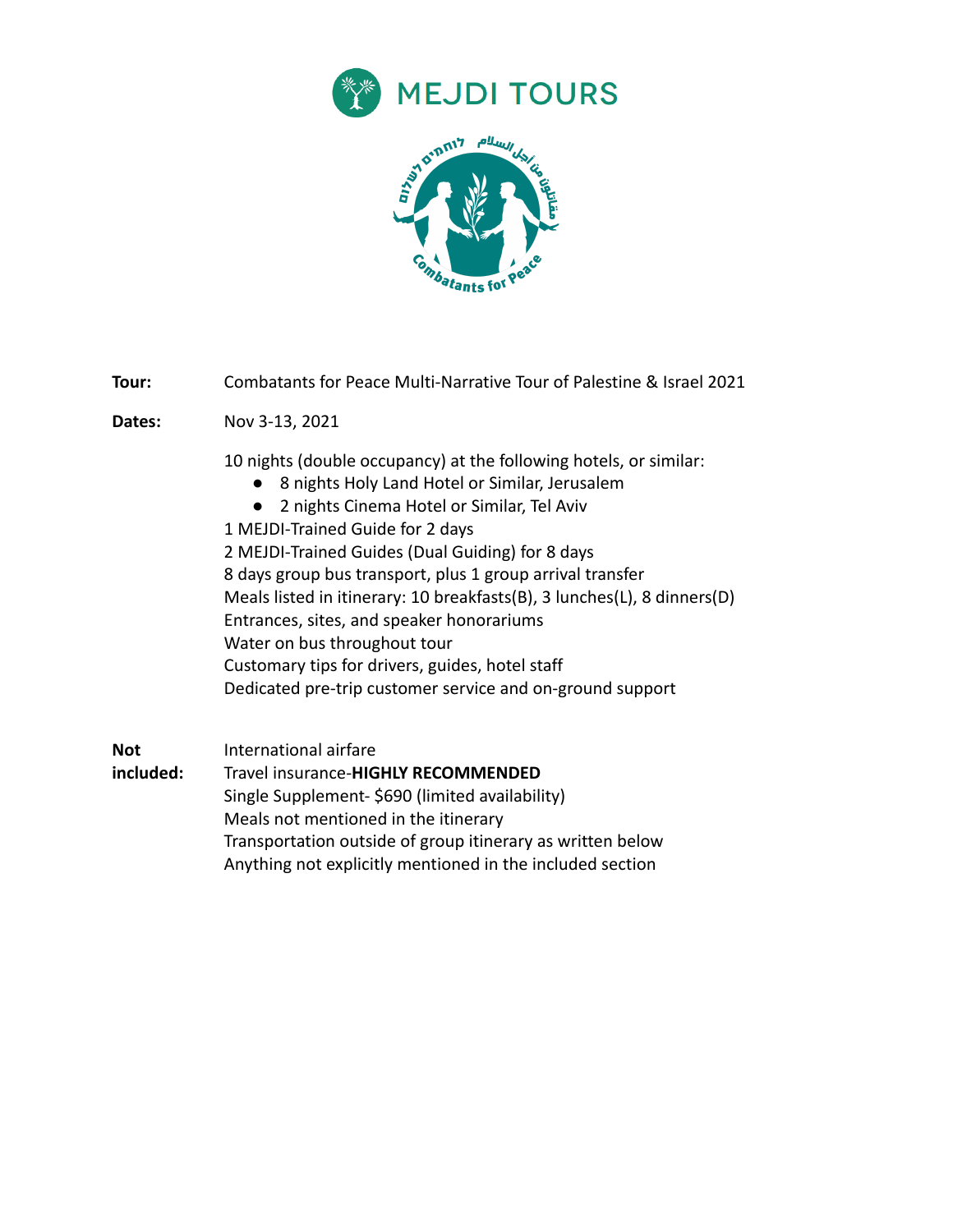

## **ITINERARY:**

## **Day 1 (Wednesday, Nov 3) - Arrival and Orientation**

- For those arriving prior to 10:00am, meet your guides and driver at airport and transfer to hotel in Jerusalem. For those arriving after or would like to arrange private transportation, MEJDI can help arrange transfer to the hotel.
- Speaker: Galia Golan
- Afternoon orientation at hotel with our Palestinian and Israeli tour guides.
- Dinner at Hotel with personal stories from 2 Combatants for Peace activists.

#### *Overnight: Holy Land Hotel, Jerusalem (Dinner included)*

#### **Day 2 (Thursday, Nov 4) – Jerusalem Old City & City of David**

- Walking tour: Key religious sites in Old City
- Lunch on own
- Geo-political overview of Jerusalem outskirts with dual narrative guiding
- Dinner with Abu Sarah family with musicians

#### *Overnight: Holy Land Hotel, Jerusalem (Breakfast and Dinner included)*

#### **Day 3 (Friday, Nov 5) - Geopolitical Overview Jerusalem**

- Breakfast at the hotel
- City of David without tunnel entrance
- Walking tour of Silwan with speaker Sannah
- Israeli Politics Government Breakdown and Overview
- Home Hospitality Dinner at the home of a Local Rabbi

### *Overnight: Holy Land Hotel, Jerusalem (Breakfast and Dinner included)*

#### **Day 4 (Saturday, Nov 6) - Bethlehem**

- Make your way West and Walk through the Checkpoint to Bethlehem
- Bethlehem Tour:
	- Church of Nativity
	- Walk the Wall & Banksy Museum
	- Tour Refugee Camp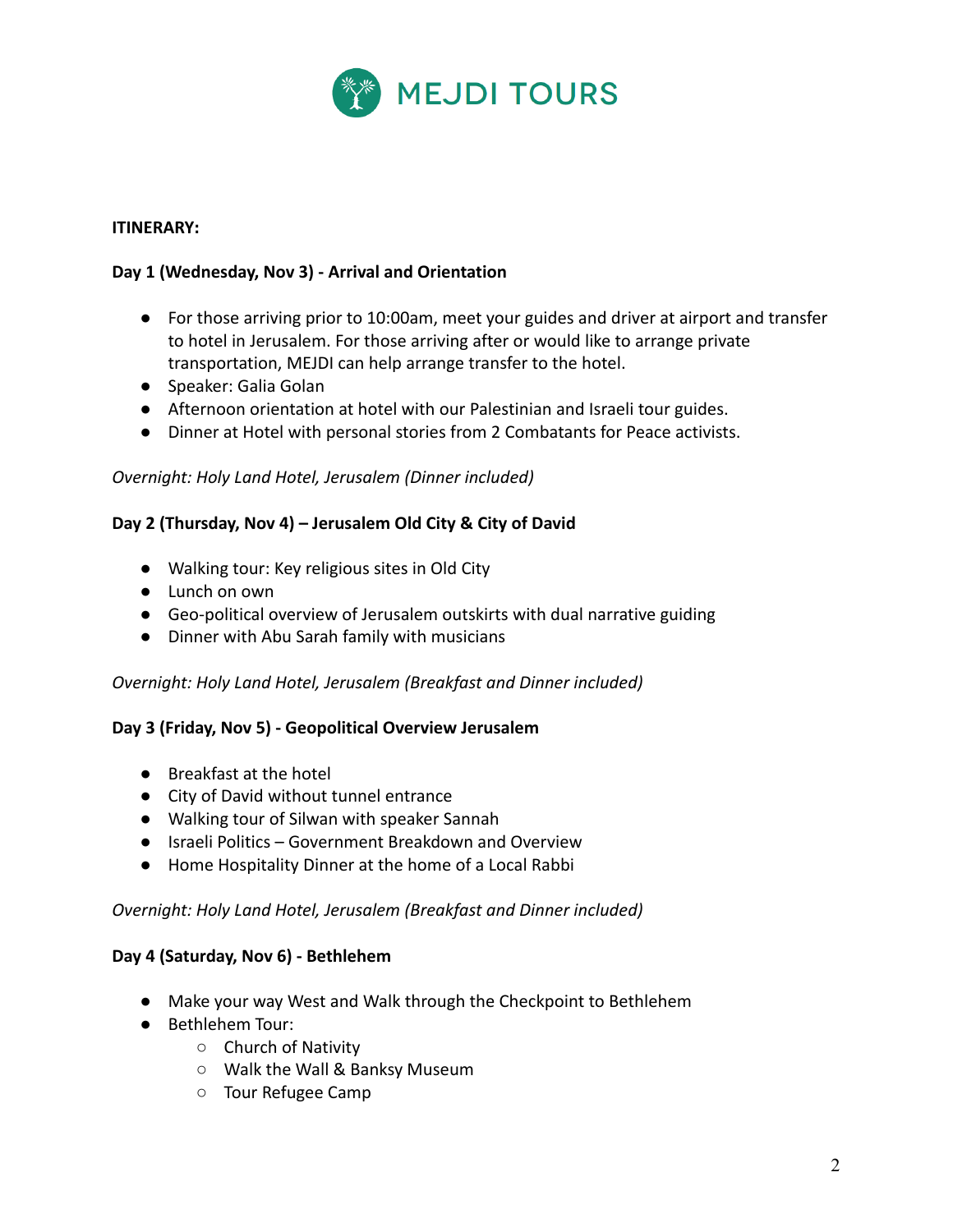

- Palestinian History
- Geopolitical overview of Palestinian Politics
- Dinner at Hotel

*Overnight: Holy Land Hotel, Jerusalem (Breakfast and Dinner included)*

## **Day 5 (Sunday, Nov 7) – Holocaust to the State**

- Yad Vashem tour
- Military Cemetery
- Late Lunch on own Shuk Mahane Yehuda
- Meet Speaker: Benny Begin or Miri Eisen

### *Overnight: Holy Land Hotel, Jerusalem (Breakfast and Dinner included)*

### **Day 6 (Monday, Nov 8 ) – Jordan Valley**

- Khan Al Ahmar
- 'Uja
- Group Lunch in Jericho
- Jordan Valley Coalition
- Dinner at Hotel

#### *Overnight: Holy Land Hotel, Jerusalem (Breakfast, Lunch and Dinner included)*

## **Day 7 (Tuesday, Nov 9 ) – Hebron & Susya**

- Tour Susya
- Late lunch in Hebron
- Hebron Tour
- Dinner at Hotel

#### *Overnight: Holy Land Hotel, Jerusalem (Breakfast, Lunch and Dinner included)*

#### **Day 8 (Wednesday, Nov 10) – Ramallah & PA Leadership**

- Arafat Museum
- **•** Group lunch
- Speaker: Palestinain Official
- Nabi Saleh Dinner with Family